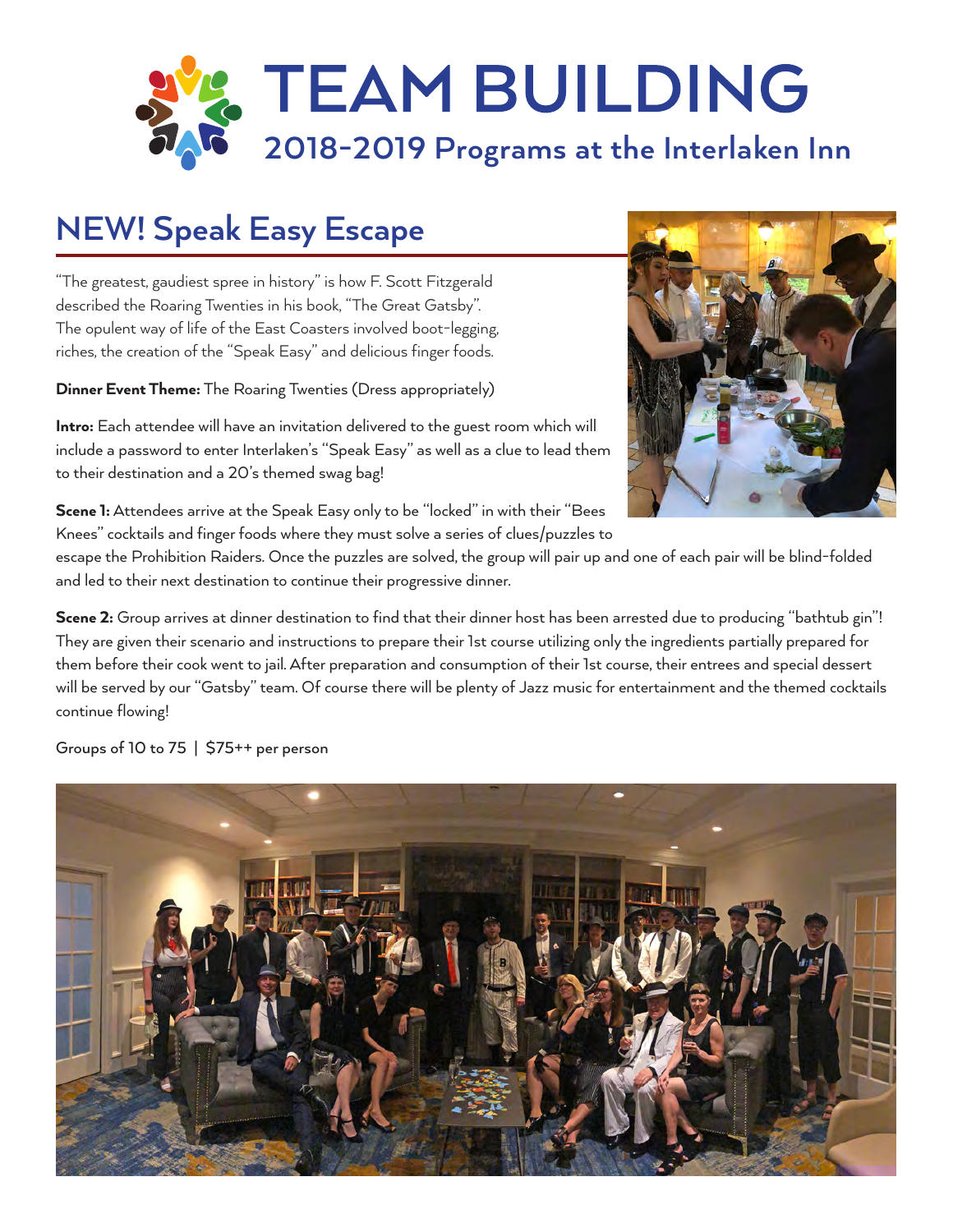





#### **Photo Safari**

The Interlaken's Photo Safari is the most fun you can have - and still call it team building. This interactive event stirs competition between teams, and builds camaraderie among individuals.

Each team is provided a digital camera and a list of items, locations and 'scenes' around the resort's property. The task - to work cooperatively to find and take a photo of their team interacting with the location or item within 90 minutes.

At the end of the Safari we conclude by viewing each team's photos and deciding as a group whether they get the points and the team with the most points wins! The photos get put onto a CD for your group to take back to the office.

Approximately 1.5 hours in length. Groups of 10 to 75 | \$45++ per person





# **Rafting Expedition**

Problem-solving, negotiating, time-keeping and observation skills are all needed to complete this activity - but most of all you need to want to have fun!

A team consists of 6-10 people each and they are responsible for building a water-worthy raft able to stay afloat with participants aboard.

We provide all the items necessary; however, teams must bargain and perform tasks to acquire their items from our "Raft Trading Post". Once the trading is completed, teams will assemble their rafts and name their vessel.

The final portion of this exercise is to test the crafted rafts at our gorgeous lake front! Each team will select three crew members to race against the other teams. Of course our judges will have medals and special awards to be handed out at the completion of the race.

Groups of 12 to 75 | \$55++ per person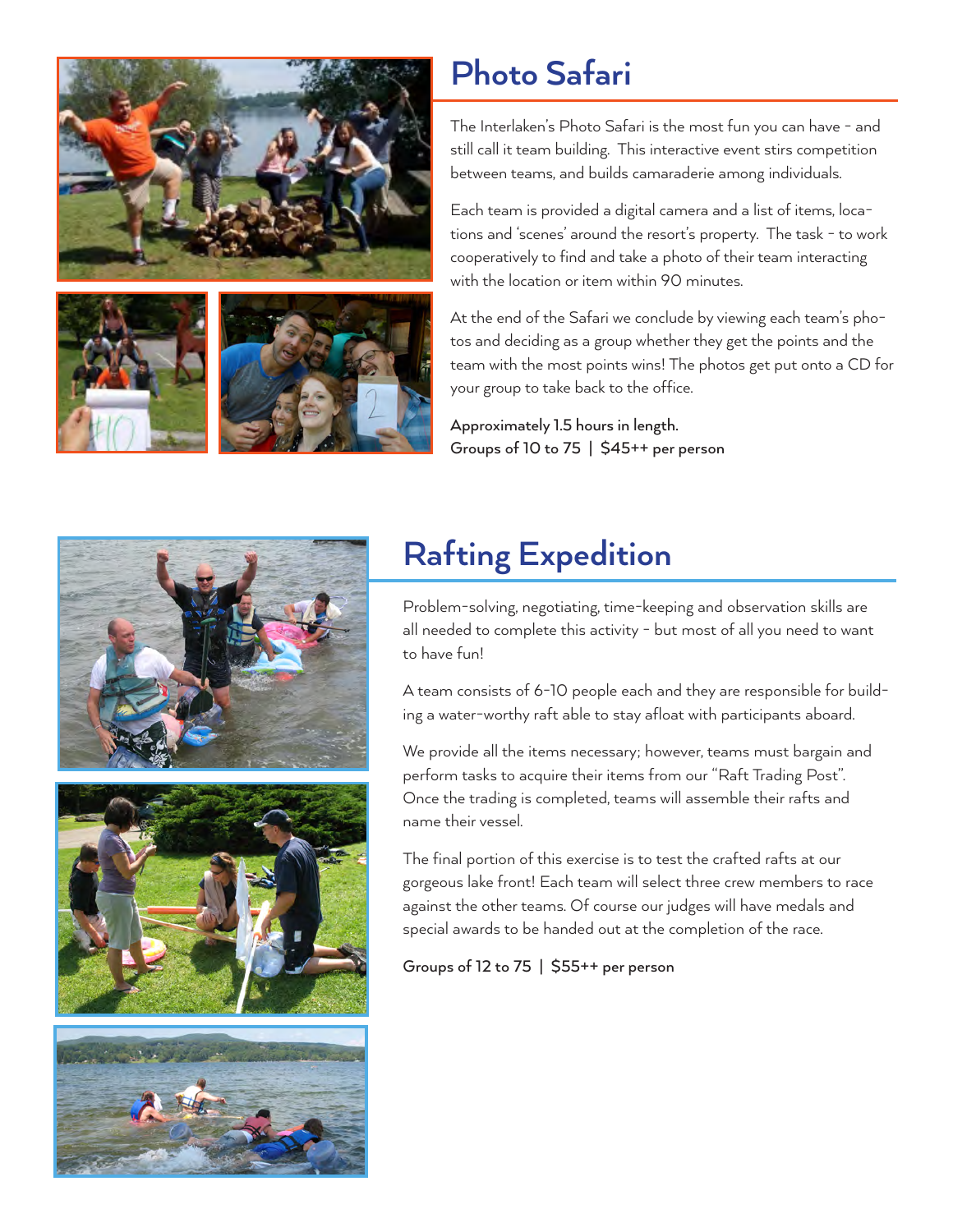# **Culinary Challenge**

You've seen the various Culinary Reality Shows on television, now put your group's culinary expertise and ability to work together to the test!

The group is divided into teams at the beginning of the challenge and given a work station with limited ingredients and one secret ingredient available to all.

They are asked to don their aprons and devise a two course menu which they will then have to cook together as a team within a limited amount of time. As any Chef knows, the kitchen is an ever-changing environment - you never know what challenges may be presented to overcome as a team.

While cooking they are judged by our Chef and Management Team on creativity, use of ingredients, plate presentation, taste and teamwork.

Groups of 10 to 75 | \$75++ per person







## **Radical Race**

Perfect for groups ranging from 10-100, the Radical Race motivates individuals with tasks such as a culinary challenge, a blind wine tasting, tent building and much more!

While searching for clues and performing tasks, team members must work together using their skill and knowledge to solve riddles and problems. The Interlaken Radical Race has proved to be a great way to build strong relationships between team members.

The Radical Race exercise can be designed to suit your group's needs, taking both your time and agility into consideration.

Groups of 10 to 100 | \$50++ per person





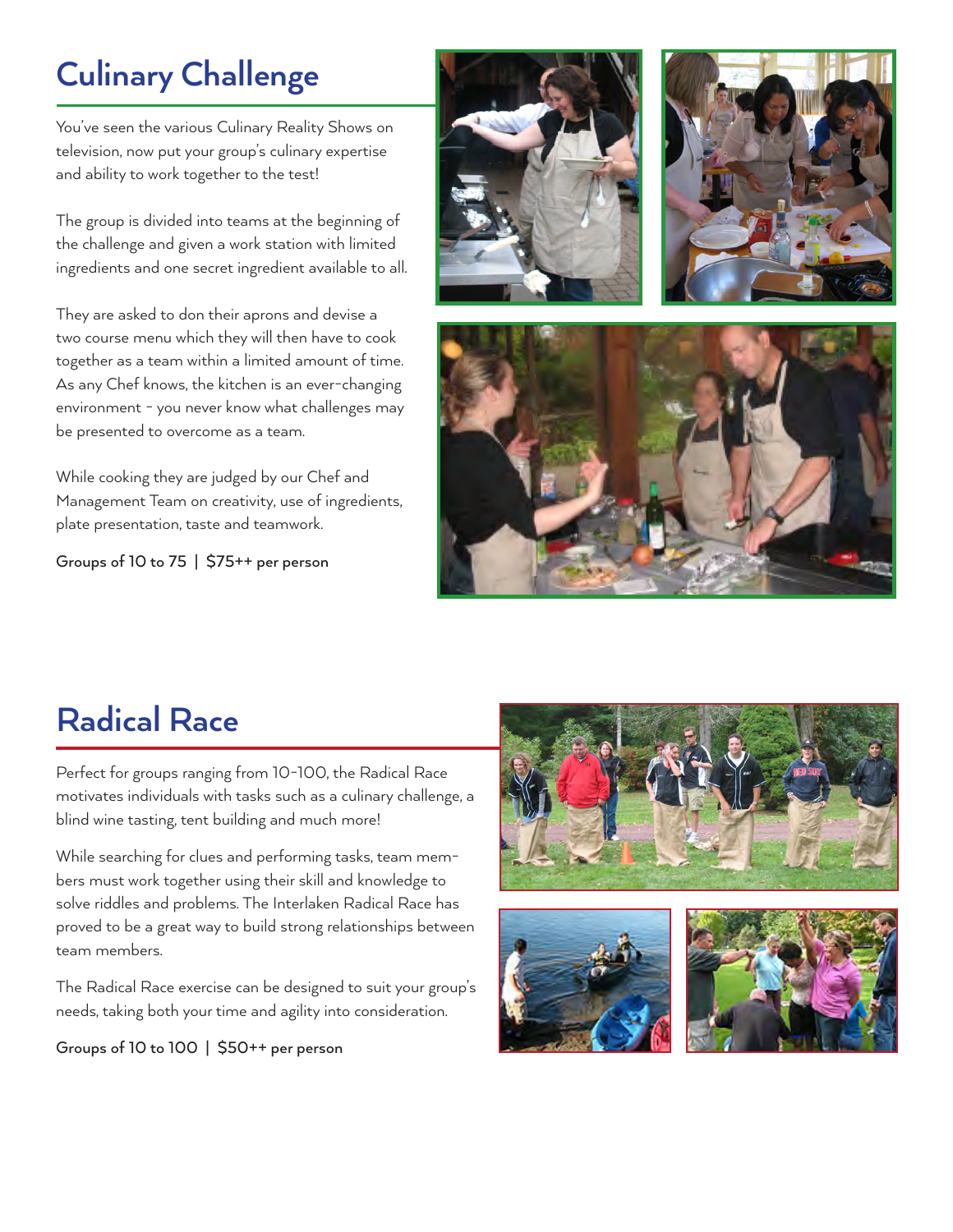

### **Team Olympics**

An exciting way to enhance camaraderie within your company, the Team Olympics activity involves numerous tasks for your players to challenge themselves with.

Be prepared to be taken out of your normal day to day element! Interlaken coordinators will divide your group into teams who will then devise a team name, create a Team Flag and Chant, and then it's off to the first activity. Team Olympics can be customized to suit your group's needs taking into consideration the amount of time your agenda allows (Team Olympics requires a minimum of an hour and a half). At the finish, Interlaken Coordinators will award medals based not only on who the winning team of each activity as well as a Team Spirit Award!

Sample Tasks: Canoe Race, "Dizzy, Izzy" Bat (Yes, the traditional version!), Interlaken Tug of War, Ping Pong Ball Challenge, The Burlap Hop, Frostbite and Twisted Dodgeball.

Groups of 10 to 75 | \$65++ per person

## **Executive Leadership Skill-Building Programs**

#### **Beyond the Ropes**

All the benefits of a low ropes course without the restrictions! The activities below simulate low ropes course elements, but trees and cables aren't necessary. As an added bonus, most challenges can be done indoors or out and therefore all year long. You only need a flat grassy field or suitable indoor space at Interlaken, some brainstorming and creative thinking by your team members, and the desire to have a challenging fun time!

- 
- Chasm Crossing Portable Spider's Web Beach Ball Blast
- 
- Cat's Cradle Balloon Chair Challenge Ski Trek

\$75++ per person for groups of 25 or more Smaller groups are individually priced